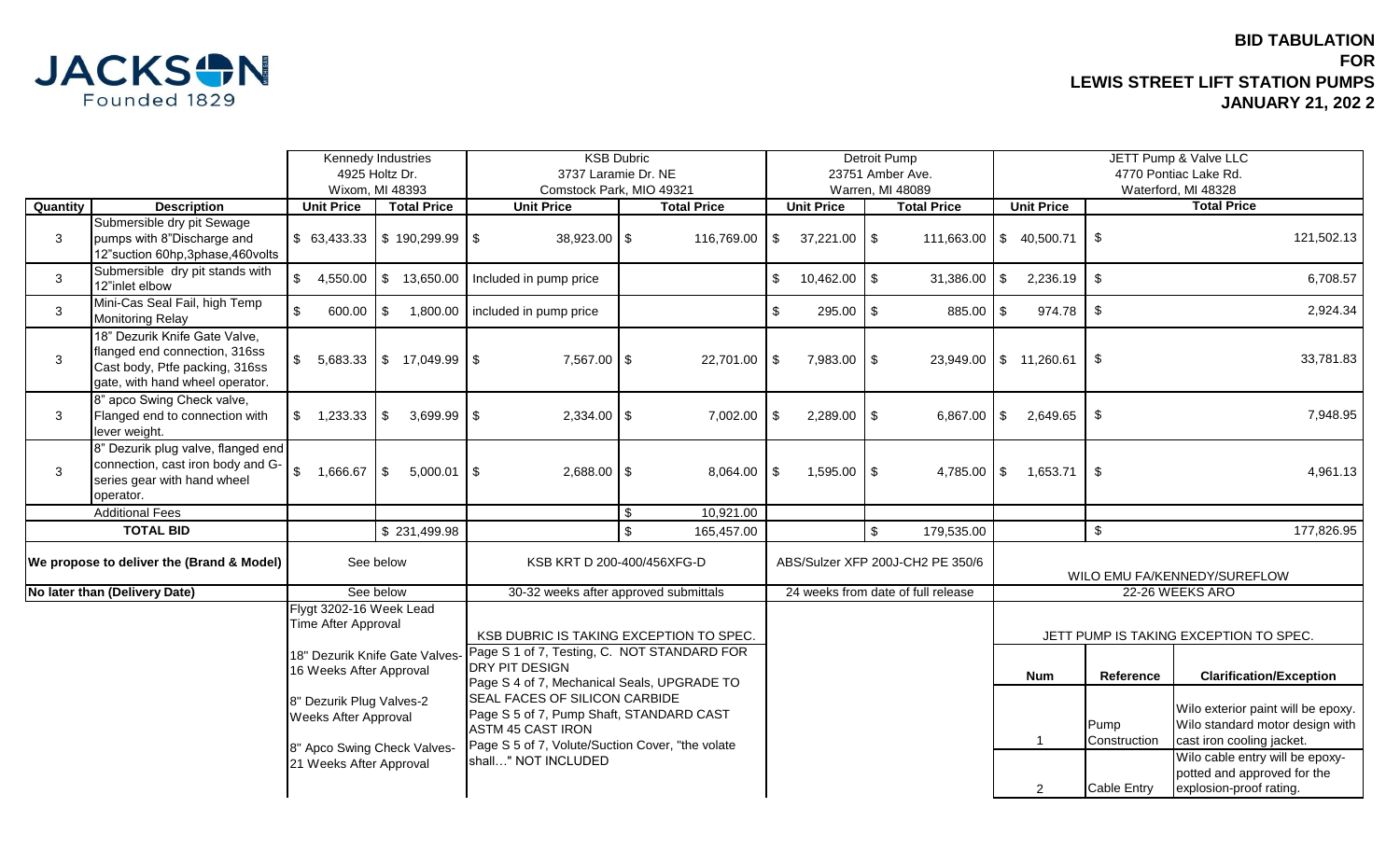

## **BID TABULATION FOR LEWIS STREET LIFT STATION PUMPS JANUARY 21, 202 2**

9 Volute

standard design wear rings.

| Kennedy Industries                                    | <b>KSB Dubric</b>                                                                                      | Detroit Pump     |                                                |                   |                                                                      |  |  |
|-------------------------------------------------------|--------------------------------------------------------------------------------------------------------|------------------|------------------------------------------------|-------------------|----------------------------------------------------------------------|--|--|
| 4925 Holtz Dr.                                        | 3737 Laramie Dr. NE                                                                                    | 23751 Amber Ave. | JETT Pump & Valve LLC<br>4770 Pontiac Lake Rd. |                   |                                                                      |  |  |
| Wixom, MI 48393                                       | Comstock Park, MIO 49321                                                                               | Warren, MI 48089 | Waterford, MI 48328                            |                   |                                                                      |  |  |
|                                                       |                                                                                                        |                  |                                                |                   |                                                                      |  |  |
| ALTERNATE: 8" AVK Swing<br>Check Valves-3 Weeks Afler | Page S 5 of 7, Protection, second paragraph, "Mini                                                     |                  |                                                |                   | Wilo standard motor design is                                        |  |  |
| Approval. \$12,900.00 total for                       | CAS" replace with KSB PUMP SAFE MODULE                                                                 |                  |                                                |                   | approved for the explosion-proof                                     |  |  |
| (3) valves.                                           | Page S 5 of 7, Dry Pit Vertical Base, THE                                                              |                  |                                                | Explosion         | rating. Starts per hour 15                                           |  |  |
|                                                       | FOUNDATION RAIL SET WILL REQUIRE                                                                       |                  | 3                                              | Proof             | maximum. Service factor 1.10.                                        |  |  |
|                                                       | CONTRADCTOR TO POUR THE CONCRETE                                                                       |                  |                                                | Cooling           | Wilo standard motor design with                                      |  |  |
|                                                       | FOUNDATION.                                                                                            |                  | 4                                              | System            | cast iron cooling jacket.                                            |  |  |
|                                                       | Page S 6 of 7, Start-Up Service, i, NOT INCLUDED<br>Page S 6 of 7, Warranty, DELETE "In the event that |                  |                                                |                   |                                                                      |  |  |
|                                                       | the repair"                                                                                            |                  |                                                |                   | Determination of cable                                               |  |  |
|                                                       | Page S 7 of 7, Submittal, O&M and Start Up Data,                                                       |                  |                                                |                   | compliance with VFDs and                                             |  |  |
|                                                       | "on an FTP Site" replaced with WILL BE ON                                                              |                  |                                                |                   | correcting interference via                                          |  |  |
|                                                       | DROP BOX FOR ACCESS 24/7.                                                                              |                  |                                                |                   | electrical conduits as required<br>shall be by electrical contractor |  |  |
|                                                       |                                                                                                        |                  |                                                |                   | or similar. Wilo electrical cables                                   |  |  |
|                                                       |                                                                                                        |                  |                                                |                   | cannot be changed in order to                                        |  |  |
|                                                       |                                                                                                        |                  |                                                | Power/Sensor      | maintain the FM explosion-proof                                      |  |  |
|                                                       |                                                                                                        |                  | 5                                              | Cable             | rating.                                                              |  |  |
|                                                       |                                                                                                        |                  |                                                |                   |                                                                      |  |  |
|                                                       |                                                                                                        |                  |                                                |                   | Wilo will provide standard double                                    |  |  |
|                                                       |                                                                                                        |                  |                                                |                   | mechanical seals in a single                                         |  |  |
|                                                       |                                                                                                        |                  |                                                |                   | housing with silicon-carbide                                         |  |  |
|                                                       |                                                                                                        |                  |                                                |                   | faces. Silicon-carbide is harder<br>than tungsten-carbide. Wilo will |  |  |
|                                                       |                                                                                                        |                  |                                                |                   | provide our standard motor                                           |  |  |
|                                                       |                                                                                                        |                  |                                                | Mechanical        | design, competitor designs are                                       |  |  |
|                                                       |                                                                                                        |                  | 6                                              | <b>Seals</b>      | not available.                                                       |  |  |
|                                                       |                                                                                                        |                  | $\overline{7}$                                 | <b>Pump Shaft</b> | Shaft will be AISI 420SS.                                            |  |  |
|                                                       |                                                                                                        |                  |                                                |                   | Impeller will be Wilo standard                                       |  |  |
|                                                       |                                                                                                        |                  |                                                |                   | design constructed of ductile iron                                   |  |  |
|                                                       |                                                                                                        |                  |                                                |                   | and protected by a ceramic                                           |  |  |
|                                                       |                                                                                                        |                  |                                                |                   | coating for corrosion and<br>abrasion resistance.                    |  |  |
|                                                       |                                                                                                        |                  | 8                                              | Impeller          |                                                                      |  |  |
|                                                       |                                                                                                        |                  |                                                |                   | Volute will be Wilo standard<br>design constructed of cast iron      |  |  |
|                                                       |                                                                                                        |                  |                                                |                   | and protected by a ceramic                                           |  |  |
|                                                       |                                                                                                        |                  |                                                |                   | coating for corrosion and                                            |  |  |
|                                                       |                                                                                                        |                  |                                                |                   | abrasion resistance. Wilo                                            |  |  |